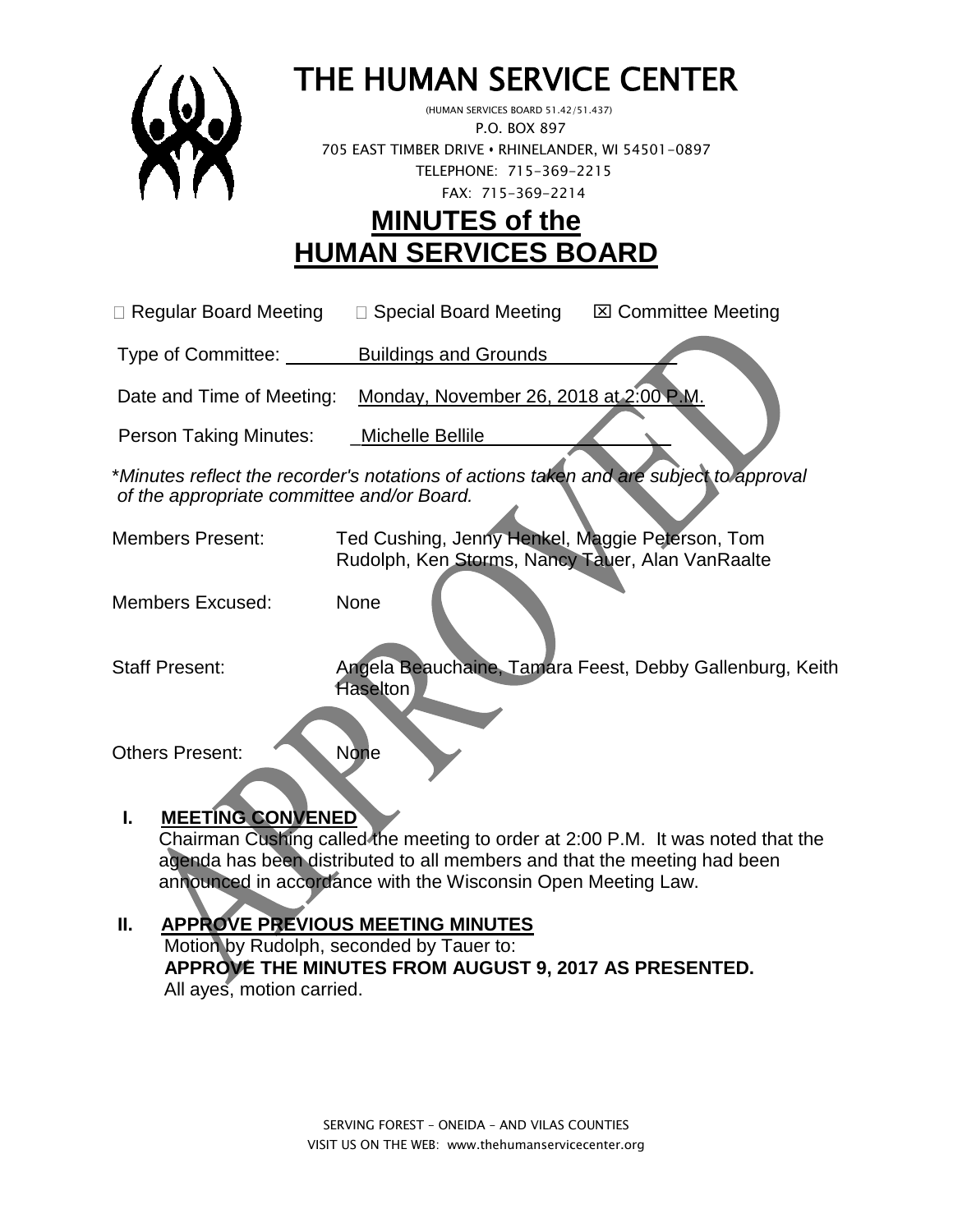#### **III. ELECTION OF OFFICERS: ACTION ITEM**

Chairman Cushing announced election of officers were in order. Motion by VanRaalte to:

#### **NOMINATE TED CUSHING AS CHAIR OF THE BUILDINGS AND GROUNDS COMMITTEE.**

Cushing called three times for additional nominations. There being none, motion by VanRaalte, seconded by Tauer to:

**CLOSE THE NOMINATIONS AND ELECT TED CUSHING AS CHAIR OF THE BUILDINGS AND GROUNDS COMMITTEE BY UNANIMOUS DECISION.**

All ayes, motion carried.

Motion by Cushing to:

**NOMINATE JENNY HENKEL AS VICE CHAIR OF THE BUILDINGS AND GROUNDS COMMITTEE.**

Cushing called three times for additional nominations. There being none, motion by Cushing, seconded by VanRaalte to:

#### **CLOSE THE NOMINATIONS AND ELECT JENNY HENKEL AS VICE CHAIR OF THE BUILDINGS AND GROUND COMMITTEE BY UNANIMOUS DECISION.**

All ayes, motion carried.

Motion by Henkel to:

#### **NOMINATE ALAN VANRAALTE AS SECRETARY OF THE BUILDINGS AND GROUNDS COMMITTEE.**

Cushing called three times for additional nominations. There being none, motion by Henkel, seconded by Cushing to:

**CLOSE THE NOMINATIONS AND ELECT ALAN VANRAALTE AS SECRETARY OF THE BUILDINGS AND GROUNDS COMMITTEE BY UNANIMOUS DECISION.**

All ayes, motion carried.

#### **IV. BUILDING SECURITY ENHANCEMENTS AND RECOMMENDATIONS: DISCUSSION**

Feest discussed numerous recommendations as made by the Oneida County Sheriff's Department for enhanced building security. Some items, such as visitor badges and paging capabilities on every phone, have already been accomplished. Feest sought direction on how to proceed with the remainder of the list. The Committee thought it appropriate to proceed with low cost items and to obtain quotes for higher cost enhancements, which could be prioritized.

## **V. RETRO-COMMISSIONING, FOCUS ON ENERGY PROGRAM: ACTION ITEM**

Gallenburg discussed the program's incentives were based on increasing efficiency, however, was recently informed The Human Service Center was not eligible because the HVAC system exceed the efficiency levels. Gallenburg will continue to investigate any available cost savings or efficiencies. No action taken.

#### **VI. KOINONIA REPAIRS: ACTION ITEM**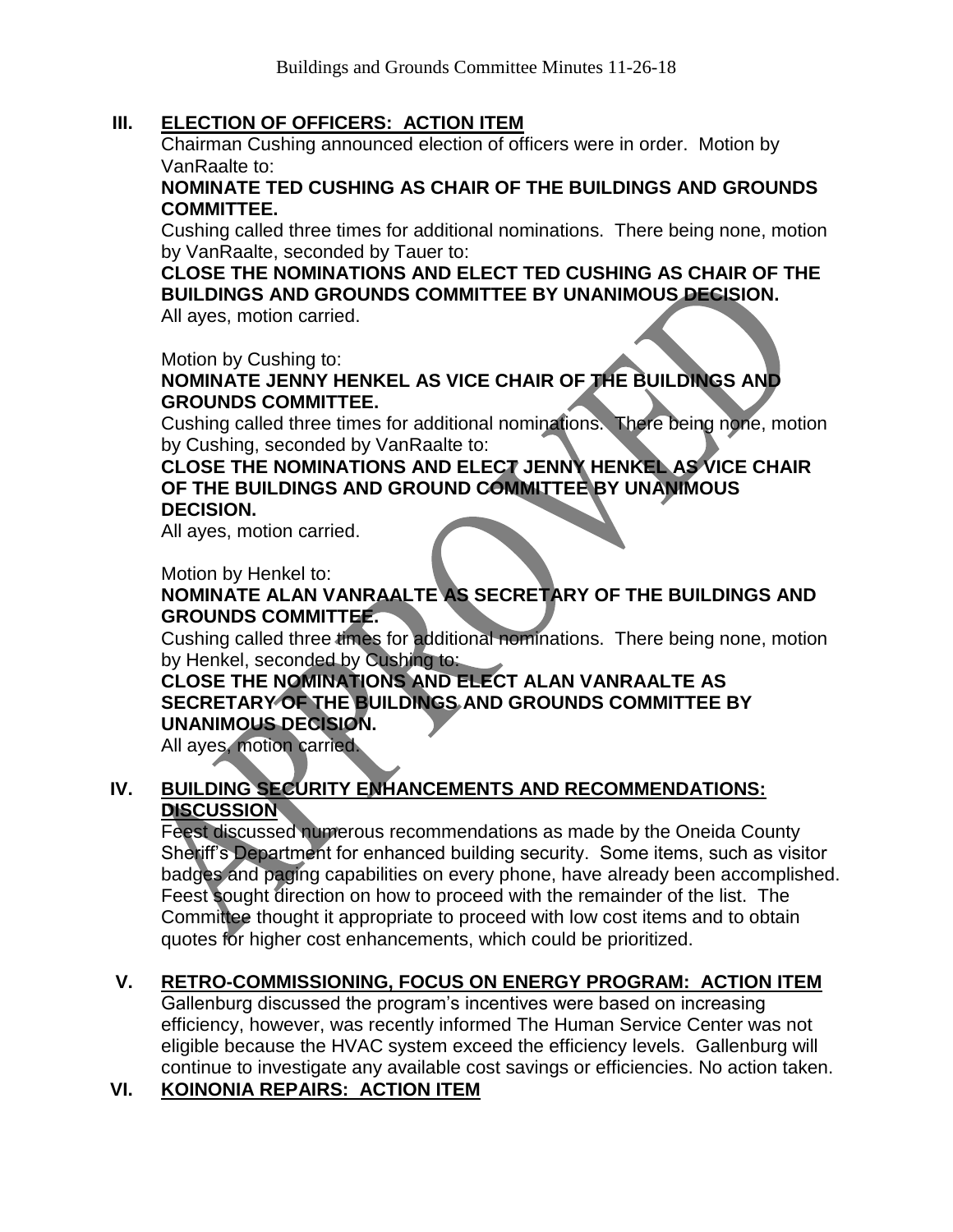Beauchaine advised the Committee that the KOINONIA building is in a state of disrepair in many areas and investment for such repairs will need to occur within the next year.

#### **A. Boiler Replacement: Action Item**

Only one of two boilers are currently operational. Beauchaine received two quotes. Mechanical, Inc. quoted \$15,900.00 for replacement of two boilers and Dahlquist quoted \$20,730.00. Additional savings from the Retro-Commissioning, Focus on Energy Program in the amount of \$966.00 would be applicable if the work were to be done by Mechanical, Inc., as they are an authorized dealer/provider for the program. Motion by Tauer, seconded by VanRaalte to:

**ACCEPT AND FORWARD TO FINANCE THE QUOTE FROM MECHANICAL, INC., IN THE AMOUNT OF \$15,900.00.** All ayes, motion carried.

#### **B. Water Heater Booster Replacement: Action Item**

Beauchaine provided three quotes for the replacement of the water heater booster for the commercial dishwasher at KOINONIA. Rappley Heating and Plumbing provided a quote in the amount of \$5,776.00, Jed's Plumbing and Central Vac quoted \$3,975.00, and LowCostPlumbers.com quoted \$4,200.00. Motion by Rudolph, seconded by Tauer to: **ACCEPT AND FORWARD TO FINANCE THE QUOTE FROM JED'S PLUMBING AND CENTRAL VAC IN THE AMOUNT OF \$3,975.00.** All ayes, motion carried.

# **C. DRYWALL REPAIR: ACTION ITEM**

As a result of a current leak from the water heater booster and upcoming replacement, the drywall behind the dishwasher at KOINONIA will need repair. Motion by Rudolph, seconded by VanRaalte to:

**AUTHORIZE AND FORWARD TO FINANCE DRYWALL REPAIR AT KOINONIA UP TO THE AMOUNT OF \$1,500.00. IF REPAIR COST EXCEEDS \$1,500.00, MANAGEMENT IS TO OBTAIN APPROVAL FROM THE COMMITTEE.**

All ayes, motion carried.

**VII. NEXT MEETING DATE:** As needed